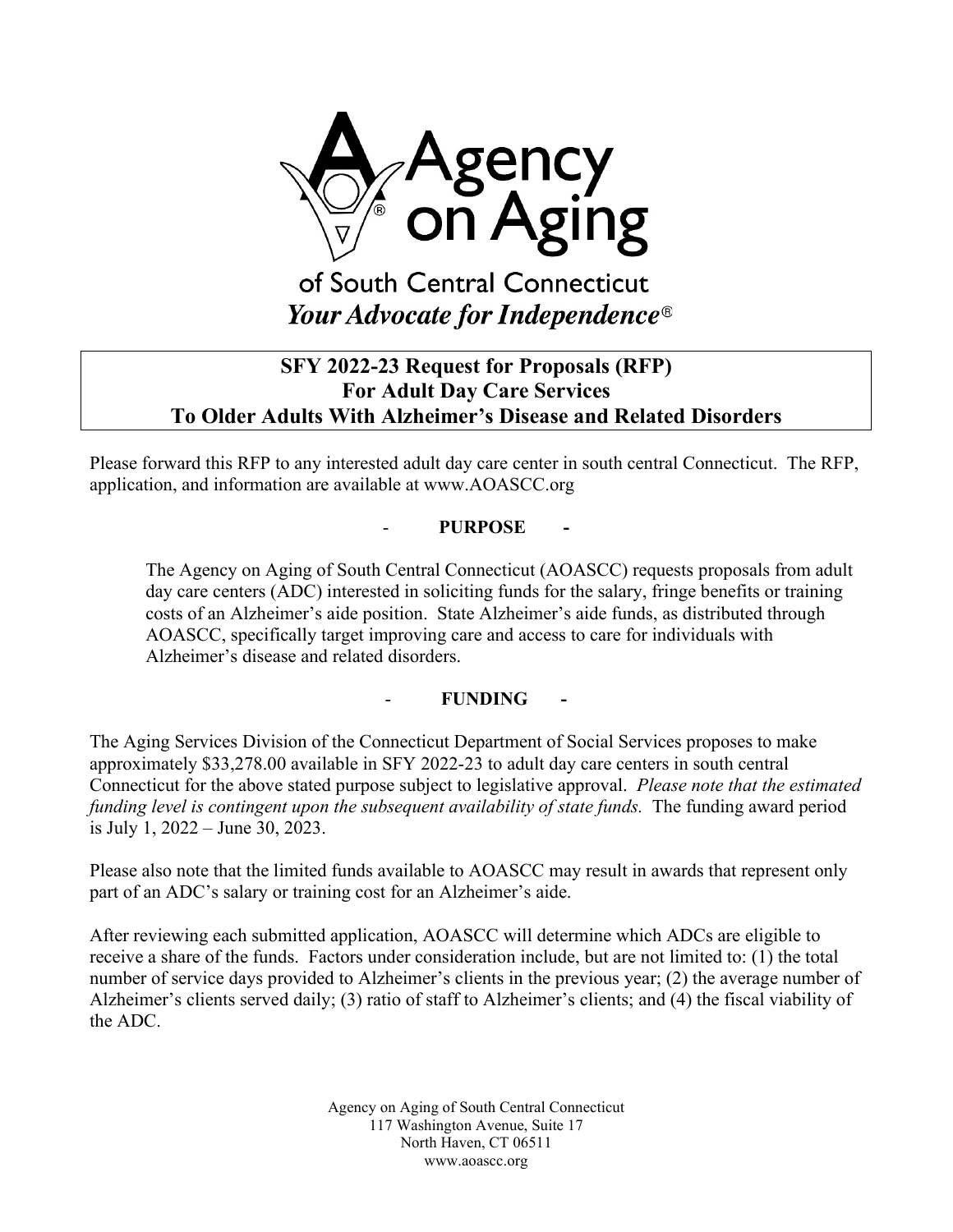Current AOASCC guidelines require funded ADCs to have a minimum average daily census of three Alzheimer's clients. In previous years, only those ADCs with an average daily census in excess of 20 Alzheimer's clients received funding. Modification of these criteria may occur depending on the actual amount of the state Alzheimer's award and the number of applications received.

Awards will be determined:

- 1) By dividing 40% of the funds equally among approved applicants; and
- 2) Prorating the remaining 60% of the funds among those applicants based on total hours of service provided by each adult day center during the most recent completed state fiscal year to individuals with Alzheimer's disease.

# **ELIGIBILITY CRITERIA**

Each aide hired with Alzheimer's Aide funds must enable the ADC to provide care to a minimum of three clients with Alzheimer's disease.

### **1. Client Qualifications**

Funded Alzheimer's Aide positions must serve individuals with irreversible and deteriorating dementia of the Alzheimer's type (e.g., Alzheimer's disease, Picks Disease, Cruetzfeld - Jacob Disease, Frontal Lobe and Senile Dementia of the Alzheimer's type). To that end, those counted as Alzheimer's clients must have had a medical evaluation that ruled out unrelated conditions such as depression, TBI, multiinfarct disease, alcoholism and drug interaction.

Further, Alzheimer's clients must have ongoing contact with a physician who will certify by letter that the client's diagnosis is an irreversible and deteriorating dementia of the Alzheimer's type. Documentation to that effect must be on file at the funded adult day care centers that receive Alzheimer's Aide funding.

# **2. Service Requirement**

Participating ADCs must provide comprehensive services appropriate for clients with this type of disorder. Services should include, but are not limited to, exercise, transportation, nutrition, health checks, supervision by a licensed nurse, active/passive recreation and activities designed to maximize cognitive and functional ability. In addition, ADCs must provide caregiver support, family counseling and/or training for family members and other caregivers.

# **3. Staff Qualifications**

Each ADC must have appropriately licensed professional staff that can supervise the aides and provide the professional services needed by individuals with Alzheimer's disease. ADCs must provide suitable training for aides hired under this grant in both 1) physical care of, and 2) methods of interaction with these clients. Types of training may include in-service instruction, on-the-job training and/or interaction with support groups.

### **4. Role of the Aide**

Aides hired with these funds will work in conjunction with professional staff that provides the skilled care needed by clients. Tasks performed by an aide under appropriate supervision include: (1) assisting clients from the bus/van/car to the ADC, (2) removing outerwear, (3) taking attendance, (4)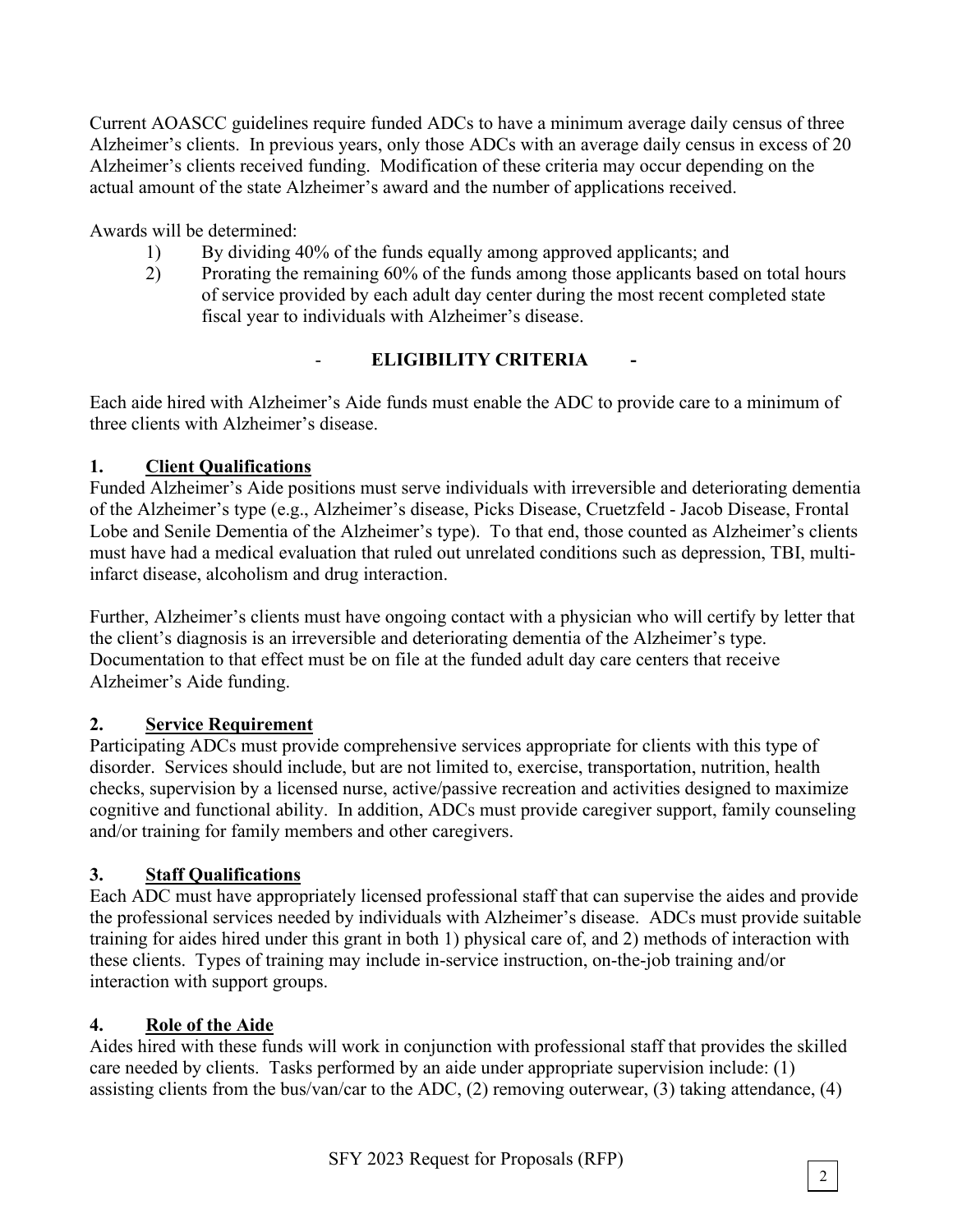providing light snacks, (5) feeding, (6) toileting, (7) assisting clients in ambulating, (8) supervising passive recreation, (9) safeguarding against wandering and (10) assisting professional staff in providing reality orientation or motivational therapy.

### - **REPORTING REQUIREMENTS -**

- 1. Each grantee must submit quarterly financial reports of accrued expenses for reimbursement by AOASCC and quarterly service reports of program activity on the provided forms.
- 2. As stipulated in section 5 of the "State of Connecticut General Conditions and Assurances" a financial audit performed by the grantee's auditors must be submitted to AOASCC including the management letter and auditor recommendations within 120 days of the end of the grantee's fiscal year. When the grant period does not coincide with the grantee's fiscal year, auditors must verify expenditures by grant period not fiscal year.
- 3. Funded ADCs must maintain individual client files that include: 1) diagnostic information, 2) client needs assessments, 3) care plans and 4) periodic progress notes. These files must be available for inspection by AOASCC.

Withholding of payments may occur if the ADC fails to submit the required reports in a timely fashion or to document that expenses charged to the project are appropriate. Grants may be terminated if the ADC fails to provide the promised services or to serve the targeted number of Alzheimer's clients.

The grantee must submit final expenditure and program service reports in the format required by AOASCC within 60 days after termination of the grant.

### **General Conditions and Assurances**

Each ADC receiving an award of SFY 2022 -23 State Alzheimer's Aide funds must comply with the State General Conditions and Assurances.

### - **APPLICATION PROCESS -**

1. AOASCC will accept applications from certified ADCs in south central Connecticut that agree to meet the terms and conditions for the program and are capable of providing service to individuals with Alzheimer's type disease during SFY'22-23. The Allocations Committee will evaluate all applications, make funding recommendations and, after Advisory Council review, forward them to the Board of Directors for final action.

AOASCC reserves the right to reject any and all proposals, to waive any formalities in the proposals received, to request additional information from any applicant and/or to accept any proposal deemed to be in the best interest of AOASCC.

2. Successful applicants must be certified (and re-certified as appropriate) as a social or medical model by the Connecticut Association of Adult Day Centers.